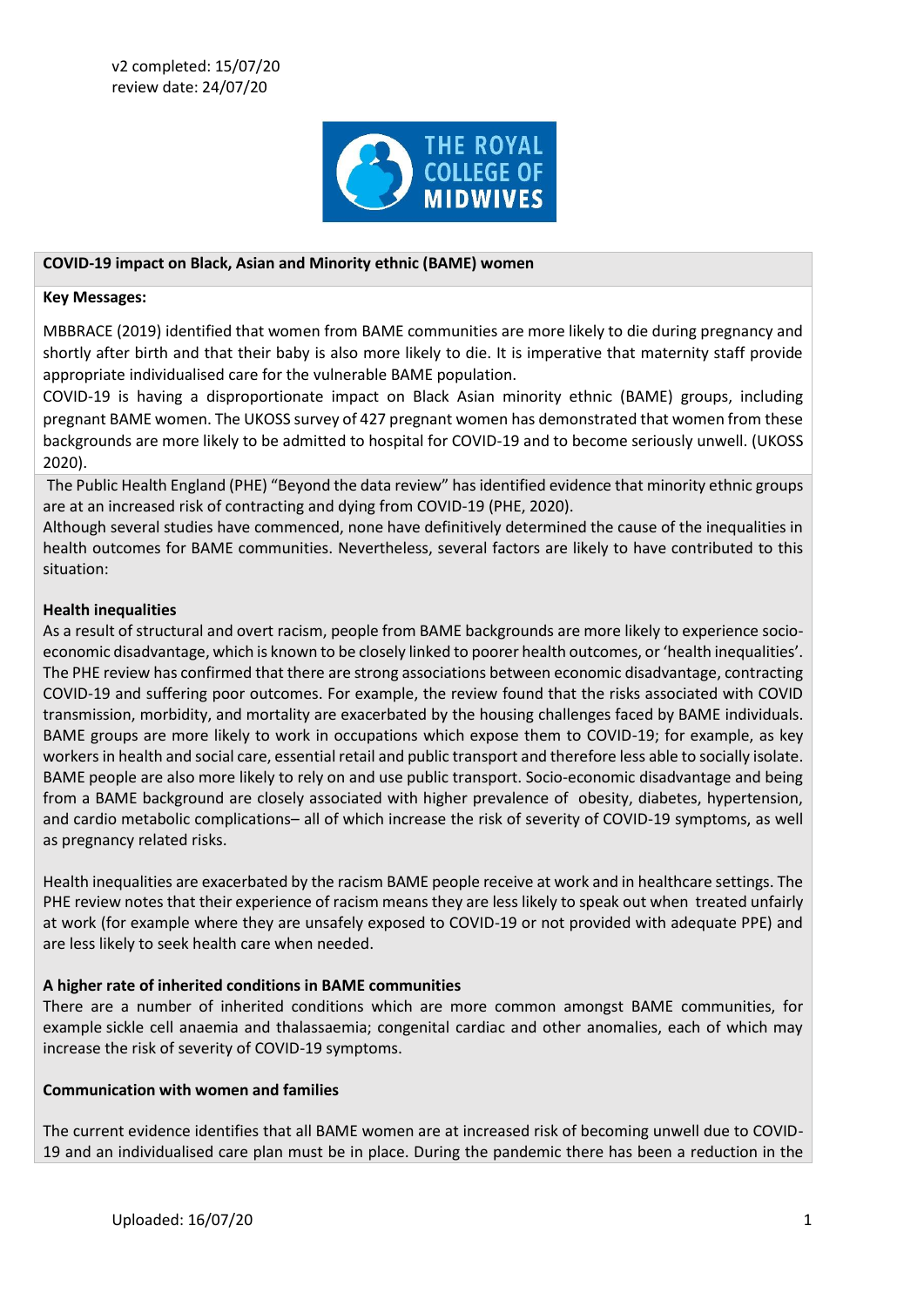number of direct contacts between professionals and maternity cases. Vulnerable women must be identified early in their maternity experience and their appointments, both face to face and virtual need to be prioritised.

It is essential that the midwife identifies women with increased risk factors. BAME women who are living with socio-economic deprivation, in crowded conditions; those who were born outside of the UK and who don't have English as a first language and those with a high BMI and/or underlying medical conditions will be at particularly high risk.

Clear, accessible, locally relevant public information should be available in all areas highlighting current maternity care provision arrangements and encouraging local women to continue to engage with maternity care and seek help with any concerns about their health or the health of their baby.

Although BAME women are at increased risk of becoming seriously unwell if they contract COVID-19, this should not mean that they should be treated as at higher obstetric risk in labour if they do not have any symptoms. All women should be provided with usual high quality, respectful, safe and personalised care in labour, based on informed decisions about their birth choices, and current health. Healthy women without symptoms of COVID-19 should still have the choice to give birth at home, in water or in midwife led settings.

- A clear and sensitive explanation should be provided to explain to all BAME women receiving maternity care during the pandemic that they are at heightened risk of becoming seriously unwell with COVID-19 and that it is important they follow social distancing and infection control measures and to inform the maternity team of any symptoms of COVID19 and/or if they have had a positive test result.
- Clear regular virtual follow up procedures should be in place for pregnant women with a positive COVID-19 diagnosis, to identify any worsening symptoms and encourage attendance in hospital if required.
- It is particularly important that women engage with all their scheduled antenatal care (which may be face to face or virtual). Where face to face appointments are offered, women should be advised about staying safe during their appointments and that PPE will be used.
- For women who do not have English as their first language, translation services should be used and relevant, appropriate additional resources made available.

# **Mental health**

- Up to one in five women will experience mental health problems during or after pregnancy. This figure is likely to be even higher for women from ethnic minorities, reflecting the higher rates of poor mental health among BAME people overall. This is likely to be associated with factors such as poverty and low social support (NIHR, 2019); experience of trauma and war, particularly among refugee and asylum seeking women. People from BAME communities are also likely to experience racism, which is stressful and has a negative effect on mental and physical health. The uncertainty surrounding the COVID-19 situation is likely to cause additional anxiety, specifically around the impact of social isolation resulting in reduced support from family and friends. Health care practitioners need to continue to signpost to mental health support [\(see resources\)](https://www.rcm.org.uk/media/3859/rcm-clinical-guidance-briefing-no-10-perinatal-mental-health-care.pdf).
- Maternal mental illnesses remain one of the leading causes of maternal death.

# **When conducting a mental wellbeing assessment consider the following:**

- Recent significant changes in mental state or emergence of new symptoms
- New thoughts or acts of violent self-harm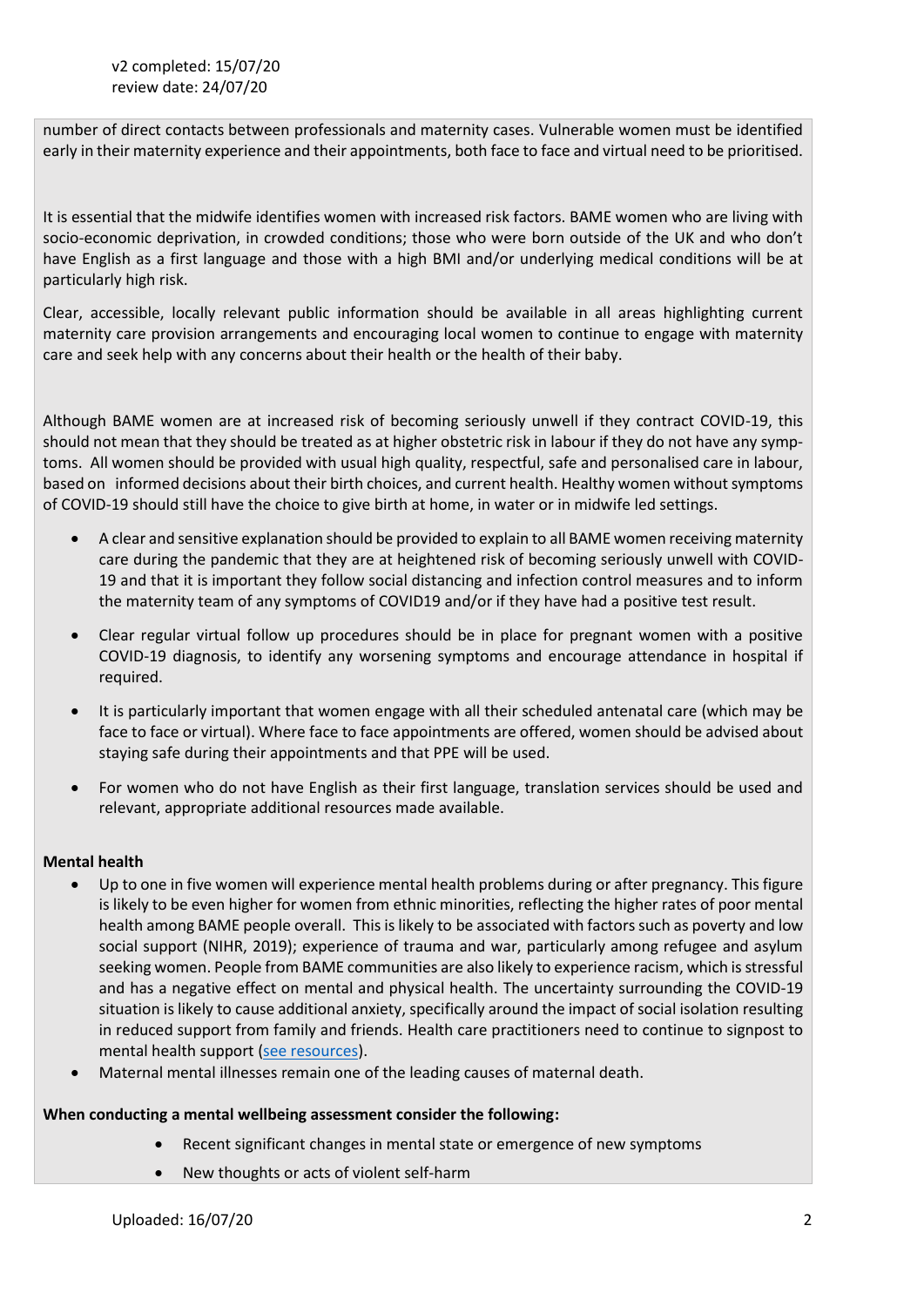New and persistent expressions of incompetency as a mother

Women must be referred to specialist perinatal mental health services, if any of the above issues present.

#### **Immigration status**

Refugees, asylum seekers and people with no recourse to public funds (NRPF) are at particularly high risk, given their inability to access benefits and many statutory services. These groups are more likely to work in insecure employment, without rights to sickness and unemployment benefits, resulting in a need to work when unwell. Health care charging regulations related to immigration status are likely to deter some people from accessing healthcare. Pregnant women may be fearful of unaffordable NHS charges, meaning they delay or avoid accessing maternity care. Evidence also shows there are barriers to disclosing information about personal circumstances, for example, mental wellbeing, family support, that affect women from some BAME communites. These barriers include language and interpretation, immigration circumstances and community influences. Families with NRPF are more likely to experience financial hardship and rely on charities, such as food and baby banks in addition to other 3rd sector organisations.

## **Safeguarding**

Measures to control the spread of COVID-19 including social distancing and isolation means women are more vulnerable to domestic abuse, as many women have been forced to isolate with violent partners, or family members. Trafficked women and those that are dependent on others for their immigration status can also be at risk of domestic abuse.

### **When conducting a safeguarding assessment, include the following:**

- Assess how safe the woman feels in her home environment, employment and if she can access care.
- Ask about her circumstances. Is she in any immediate danger? Are there any pre-existing safeguarding concerns? Is she registered with a GP? What financial resources does she have?
- Assess the level of support you think is required and make a personalised care plan.
- Follow up administration and appointments when women do not attend. Extra time should be available to you in these circumstances.
- Where there are serious concerns and to provide immediate safety, to allow for a full health and social care assessment, consider admission. When seeing a woman face to face in hospital, ensure that she knows that she is in a place of safety. Orientate her to ward and unit. Introduce her to key people, such as team colleagues, student midwives, MSWs and administration staff as appropriate.
- Some women will need practical support if they are having financial difficulties and housing needs. Some may experience extreme financial hardship and find it difficult to access essential items such as nappies, baby equipment, nutritious food and formula milk. Signpost to local charities, food/baby banks, local authorities, befriending and advocacy services which can offer support and basic resources.
- Continuity of carer is a means of providing additional support, as the woman will not have to repeatedly relay her circumstances and the midwife is able to support any follow up interventions.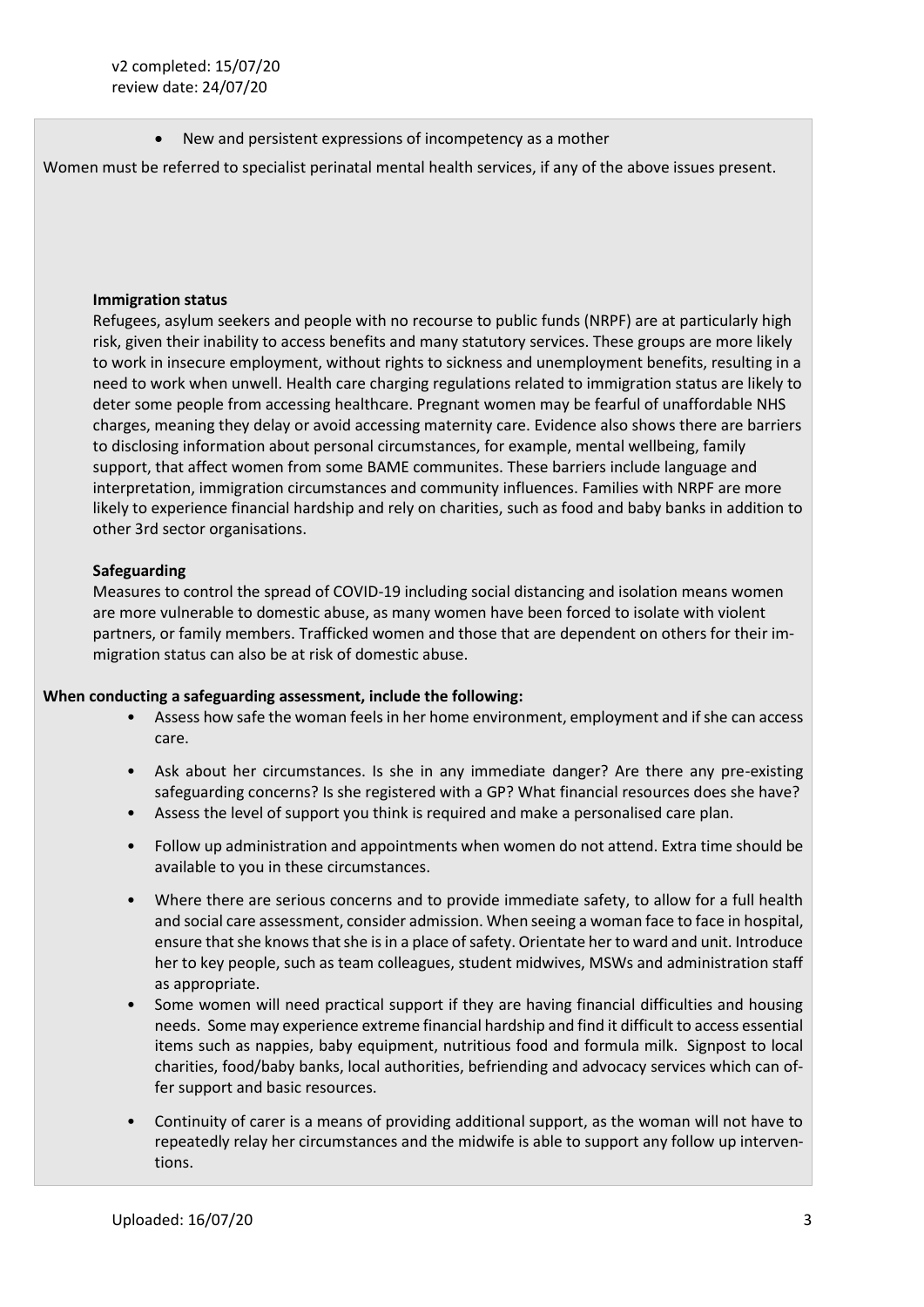### **Evidence**

MBBRACE 2019 Saving lives improving mother's care [https://www.npeu.ox.ac.uk/assets/down](https://www.npeu.ox.ac.uk/assets/downloads/mbrrace-uk/reports/MBRRACE-UK%20Maternal%20Report%202019%20-%20WEB%20VERSION.pdf)[loads/mbrrace-uk/reports/MBRRACE-UK%20Maternal%20Report%202019%20-%20WEB%20VERSION.pdf](https://www.npeu.ox.ac.uk/assets/downloads/mbrrace-uk/reports/MBRRACE-UK%20Maternal%20Report%202019%20-%20WEB%20VERSION.pdf)

Nuffield Trust (2020) *Chart of the week: Covid-19 kills people in the most deprived areas at double the rate of those in the most affluent*. Available at: [https://www.nuffieldtrust.org.uk/resource/chart-of-the-week-covid-](https://www.nuffieldtrust.org.uk/resource/chart-of-the-week-covid-19-kills-the-most-deprived-at-double-the-rate-of-affluent-people-like-other-conditions)[19-kills-the-most-deprived-at-double-the-rate-of-affluent-people-like-other-conditions](https://www.nuffieldtrust.org.uk/resource/chart-of-the-week-covid-19-kills-the-most-deprived-at-double-the-rate-of-affluent-people-like-other-conditions)

Public Health England (2020) *Beyond the data: Understanding the impact of COVID-19 on BAME groups.*  Available at:

[https://assets.publishing.service.gov.uk/government/uploads/system/uploads/attachment\\_data/file/892376](https://assets.publishing.service.gov.uk/government/uploads/system/uploads/attachment_data/file/892376/COVID_stakeholder_engagement_synthesis_beyond_the_data.pdf) [/COVID\\_stakeholder\\_engagement\\_synthesis\\_beyond\\_the\\_data.pdf](https://assets.publishing.service.gov.uk/government/uploads/system/uploads/attachment_data/file/892376/COVID_stakeholder_engagement_synthesis_beyond_the_data.pdf)

University of Oxford (2020) *Pregnant women are not at greater risk of severe COVID-19 than other women*. Available at: [http://www.ox.ac.uk/news/2020-05-12-pregnant-women-are-not-greater-risk-severe-covid-19](http://www.ox.ac.uk/news/2020-05-12-pregnant-women-are-not-greater-risk-severe-covid-19-other-women) [other-women](http://www.ox.ac.uk/news/2020-05-12-pregnant-women-are-not-greater-risk-severe-covid-19-other-women)

The UK Obstetric Surveillance System SARS-CoV-2 Infection in Pregnancy Collaborative Group COVID in pregnancy study, UKOSS (2020) Characteristics and outcomes of pregnant women hospitalised with confirmed SARS-CoV-2 infection in the UK: a national cohort study using the UK Obstetric Surveillance System.<https://doi.org/10.1136/bmj.m2107>

## **Additional resources**

Femi-Ajao, O. et al. (2018) A qualitative systematic review of published work on disclosure and help-seeking for domestic violence and abuse among women from ethnic minority populations in the UK. [Access here](https://www.researchgate.net/publication/323631752_A_qualitative_systematic_review_of_published_work_on_disclosure_and_help-seeking_for_domestic_violence_and_abuse_among_women_from_ethnic_minority_populations_in_the_UK) 

Maternity Action Briefings [https://maternityaction.org.uk/2020/06/migrant-women-no-recourse-to-public](https://maternityaction.org.uk/2020/06/migrant-women-no-recourse-to-public-funds-and-the-pandemic/)[funds-and-the-pandemic/](https://maternityaction.org.uk/2020/06/migrant-women-no-recourse-to-public-funds-and-the-pandemic/)

Memon, A. et al. (2016) Perceived barriers to accessing mental health services among black and minority ethnic (BME) communities: a qualitative study in Southeast England. [https://bmjopen.bmj.com/con](https://bmjopen.bmj.com/content/6/11/e012337)[tent/6/11/e012337](https://bmjopen.bmj.com/content/6/11/e012337)

Mental Health Foundatio[n https://www.mentalhealth.org.uk/a-to-z/b/black-asian-and-minority-ethnic-bame](https://www.mentalhealth.org.uk/a-to-z/b/black-asian-and-minority-ethnic-bame-communities)[communities](https://www.mentalhealth.org.uk/a-to-z/b/black-asian-and-minority-ethnic-bame-communities)

National Institute for Mental Health in England, (2003) Inside Outside: Improving Mental Health Services for Black and Minority Ethnic Communities in England, London, Department of Health <https://www.jcpmh.info/wp-content/uploads/jcpmh-bme-guide.pdf>

NIHR Evidence (2019) New insights into how ethnicity and culture affect maternal mental health - Informative and accessible health and care research [https://evidence.nihr.ac.uk/alert/new-insights-into-how-ethnicity](https://evidence.nihr.ac.uk/alert/new-insights-into-how-ethnicity-and-culture-affect-maternal-mental-health/)[and-culture-affect-maternal-mental-health/](https://evidence.nihr.ac.uk/alert/new-insights-into-how-ethnicity-and-culture-affect-maternal-mental-health/)

Royal College of Psychiatrists (2020) COVID-19 Working with vulnerable people: Pregnant women and those in the perinatal period. Available at: [https://www.rcpsych.ac.uk/about-us/responding-to-covid-19/responding-](https://www.rcpsych.ac.uk/about-us/responding-to-covid-19/responding-to-covid-19-guidance-for-clinicians/community-and-inpatient-services/covid-19-working-with-vulnerable-patients)